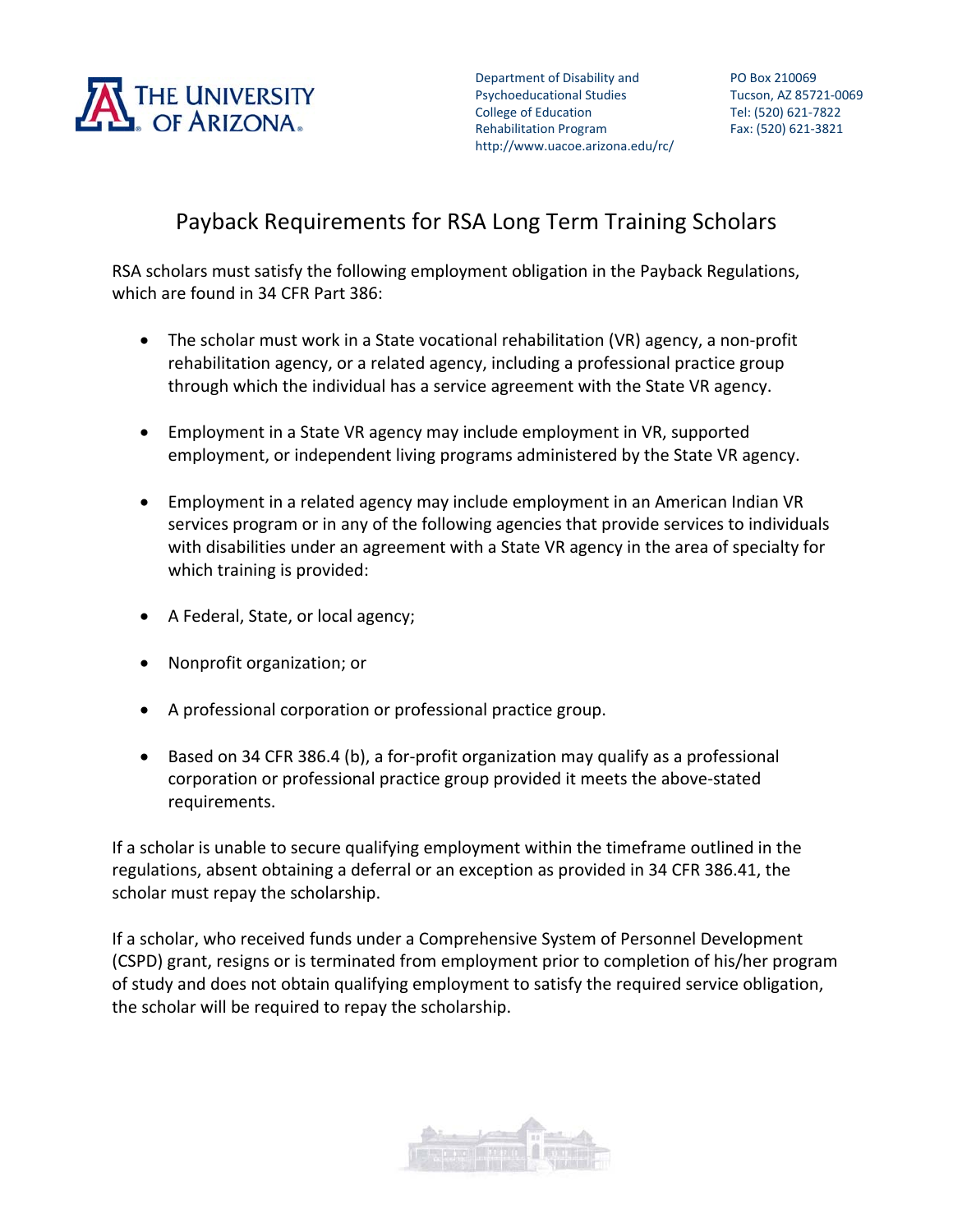## **Requirements of Long‐Term Training Grantees**

- Grantees cannot officially admit any individual as an RSA scholar into the Long‐Term Training Grant program without the scholar signing a Payback Agreement. Grantees must give each scholar a copy of this signed Agreement and maintain a copy for their records. Additionally, grantees are required to review and adhere to the program regulations at 34 CFR 386.33, which discuss in great detail activities that must occur prior to disbursement of any funds to an RSA scholar.
- A grantee who knowingly admits a scholar in the program who is unable to perform or complete the required service obligation, could be found liable to repay the financial assistance provided to the scholar.
- Prior to asking a scholar to sign the Payback Agreement form, the Project Director must confirm that an individual interested in receiving a RSA scholarship:
- 1. Has expressed an interest in a career in clinical practice, administration, supervision, teaching, or research in the vocational rehabilitation, supported employment, or independent living rehabilitation of individuals with disabilities, especially individuals with severe disabilities;
- 2. Has documentation that the individual expects to maintain or seek employment in a State VR agency or in a nonprofit rehabilitation, professional corporation, professional practice group, or related agency providing services to individuals with disabilities or individuals with severe disabilities under an agreement with a State VR agency; and
- 3. Fully understands the terms and conditions of the Payback Service Obligation and what is meant by "a qualifying employment setting."
- Grantees are required to issue, sign, and date an exit certificate for a scholar who completes the program or otherwise exits the program. Grantees are also required to include the following elements in the exit certificate:
- 1. The name of the institution and the number of the Federal grant that provided the scholarship;
- 2. The scholar's field of study;
- 3. The number of years the scholar needs to work to satisfy the work requirements;
- 4. The total amount of scholarship assistance received subject to the work‐or‐repay provision;
- 5. The time period during which the scholar must satisfy the work requirements; and
- 6. All other obligations of the scholar, which can be found at 34 CFR 386.34.

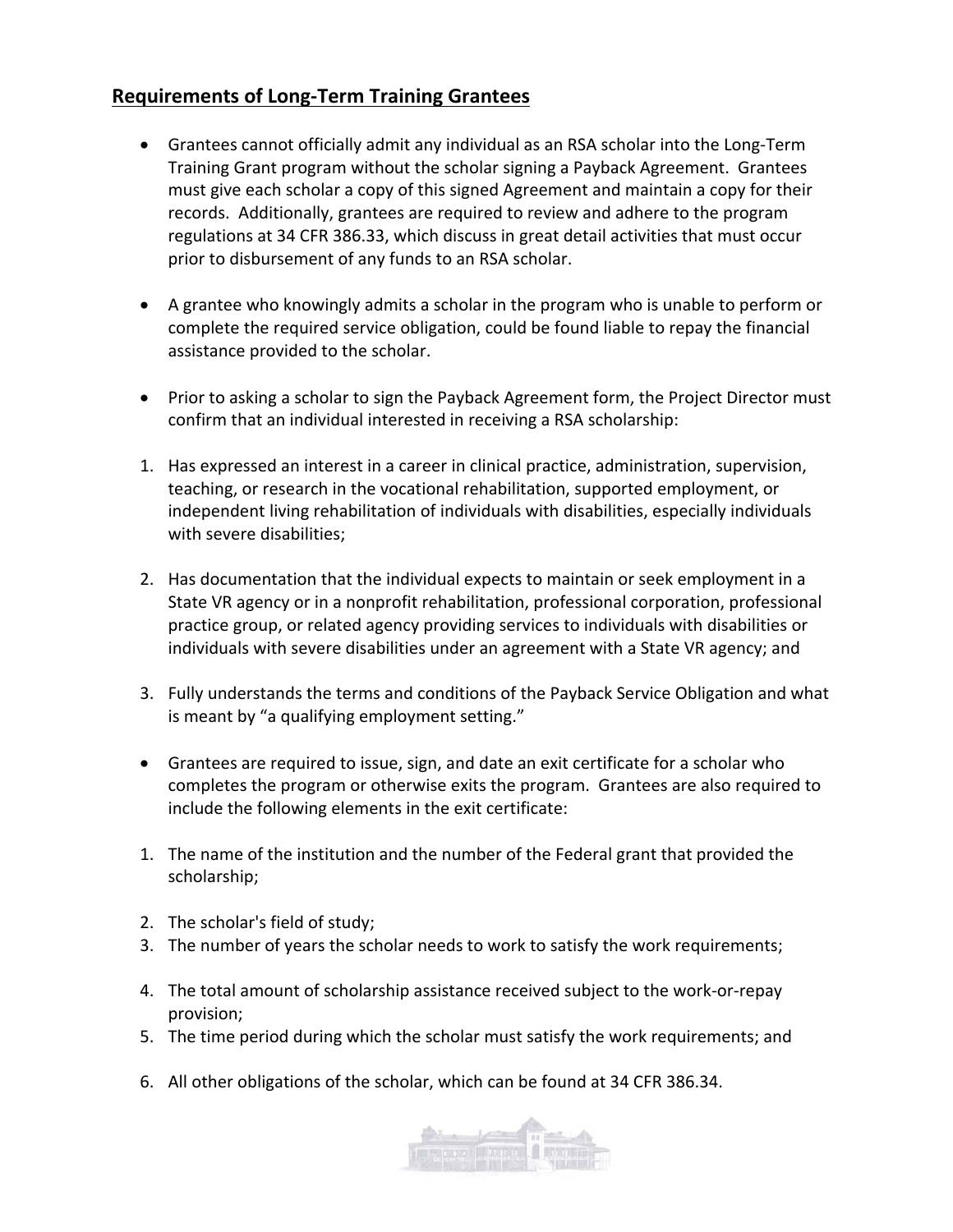- Grantees must retain the signed Payback Agreement, the signed Exit Certificate, and the scholar's current contact information on file until the service obligation is met, the debt has been paid, or an exception permanently waiving the obligation has been approved.
- Grantees must make RSA scholars aware that they are required to obtain qualifying employment in the area in which the financial assistance was provided. For example, if financial support was provided in the specialty area of Rehabilitation of Individuals Who are Deaf or Hard of Hearing, the scholar must seek and obtain qualifying employment in this specialty area to satisfy the service obligation.
- Grantees must determine whether an employment setting in which the scholar is interested qualifies to meet the scholar's service obligation.
- Grantees must maintain accurate and up-to-date scholar and payback records, including obtaining employment verification from scholars on at least an annual basis.
- If a grantee does not maintain proper documentation that establishes the obligation of the scholar to perform the service obligation, and if the scholar does not maintain qualifying employment or repay the debt, the grantee could be found liable to repay the financial assistance provided to the scholar.
- Grantees must include the following requirements of scholars in the scholarship agreement and exit certification:
- 1. Scholars must discuss options/plans for pursuing qualifying employment with the Project Director. RSA scholars should never assume that employment qualifies to repay their service obligation established in the Payback Regulations without first discussing the employment opportunity with the Project Director.
- 2. Scholars must provide the Project Director with required documentation such as annual verification of qualifying employment or a transcript to verify a full-time course of study if in a deferral status.

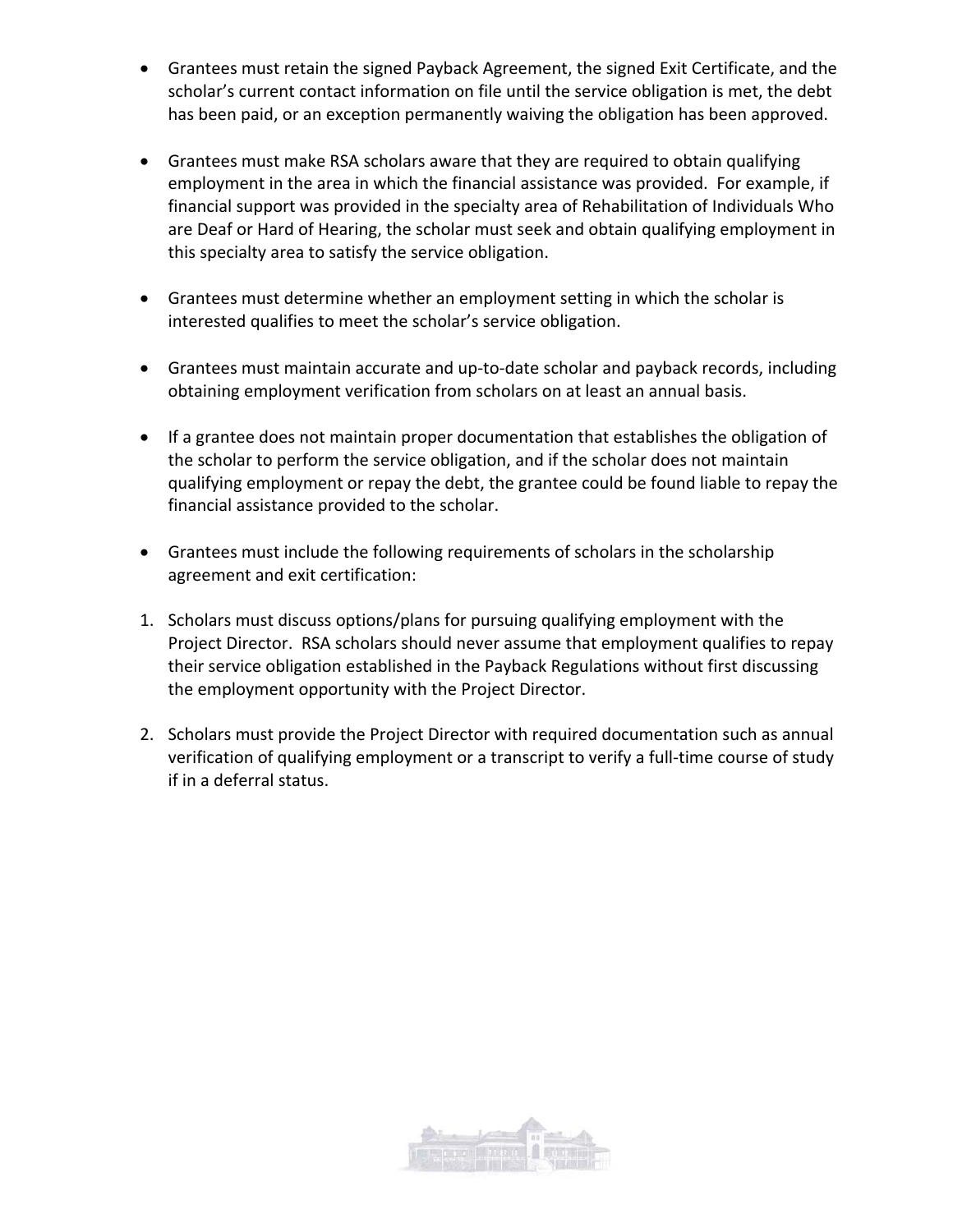

## REHABILITATION COUNSELING M.A PROGRAM **RSA SCHOLARSHIP APPLICATION**

| <b>Select your training Grant</b><br>Rehabilitation of Individuals who are Mentally III<br><b>Vocational Rehabilitation Services</b><br>Rehabilitation of Individuals who are Blind or have Vision Impairments |                                                                                                                                                                                            |  |  |
|----------------------------------------------------------------------------------------------------------------------------------------------------------------------------------------------------------------|--------------------------------------------------------------------------------------------------------------------------------------------------------------------------------------------|--|--|
| Please type or print                                                                                                                                                                                           |                                                                                                                                                                                            |  |  |
| Semester applying for RSA Scholarship (e.g. Fall 2014):                                                                                                                                                        |                                                                                                                                                                                            |  |  |
| <b>Applicant Name:</b>                                                                                                                                                                                         |                                                                                                                                                                                            |  |  |
| Social Security #:                                                                                                                                                                                             | Telephone:<br><u> 1980 - Johann Barbara, martxa amerikan personal (</u>                                                                                                                    |  |  |
| <b>Permanent Address:</b>                                                                                                                                                                                      | City, St. Zip<br><u> 1980 - Johann Barbara, martxa alemaniar a</u><br><u> 1980 - Jan Stein Stein Stein Stein Stein Stein Stein Stein Stein Stein Stein Stein Stein Stein Stein Stein S</u> |  |  |
| <b>Current Address:</b>                                                                                                                                                                                        | City, St, Zip<br><u> 1980 - Johann Barbara, martin d</u>                                                                                                                                   |  |  |
| Please list one adult family member living with you (in case of an emergency)                                                                                                                                  |                                                                                                                                                                                            |  |  |
| Name:                                                                                                                                                                                                          | the contract of the contract of the contract of the contract of the contract of the contract of the contract of                                                                            |  |  |
| <b>Email address</b>                                                                                                                                                                                           | Telephone:                                                                                                                                                                                 |  |  |
| Relationship                                                                                                                                                                                                   |                                                                                                                                                                                            |  |  |
| Please list one adult family member not living with you (in case of an emergency)                                                                                                                              |                                                                                                                                                                                            |  |  |
| Name:                                                                                                                                                                                                          |                                                                                                                                                                                            |  |  |
| Email address                                                                                                                                                                                                  | Telephone:                                                                                                                                                                                 |  |  |
| Relationship                                                                                                                                                                                                   |                                                                                                                                                                                            |  |  |
|                                                                                                                                                                                                                |                                                                                                                                                                                            |  |  |
| Student ID Number (NOT SSN):                                                                                                                                                                                   |                                                                                                                                                                                            |  |  |
| <b>UA Email:</b>                                                                                                                                                                                               |                                                                                                                                                                                            |  |  |